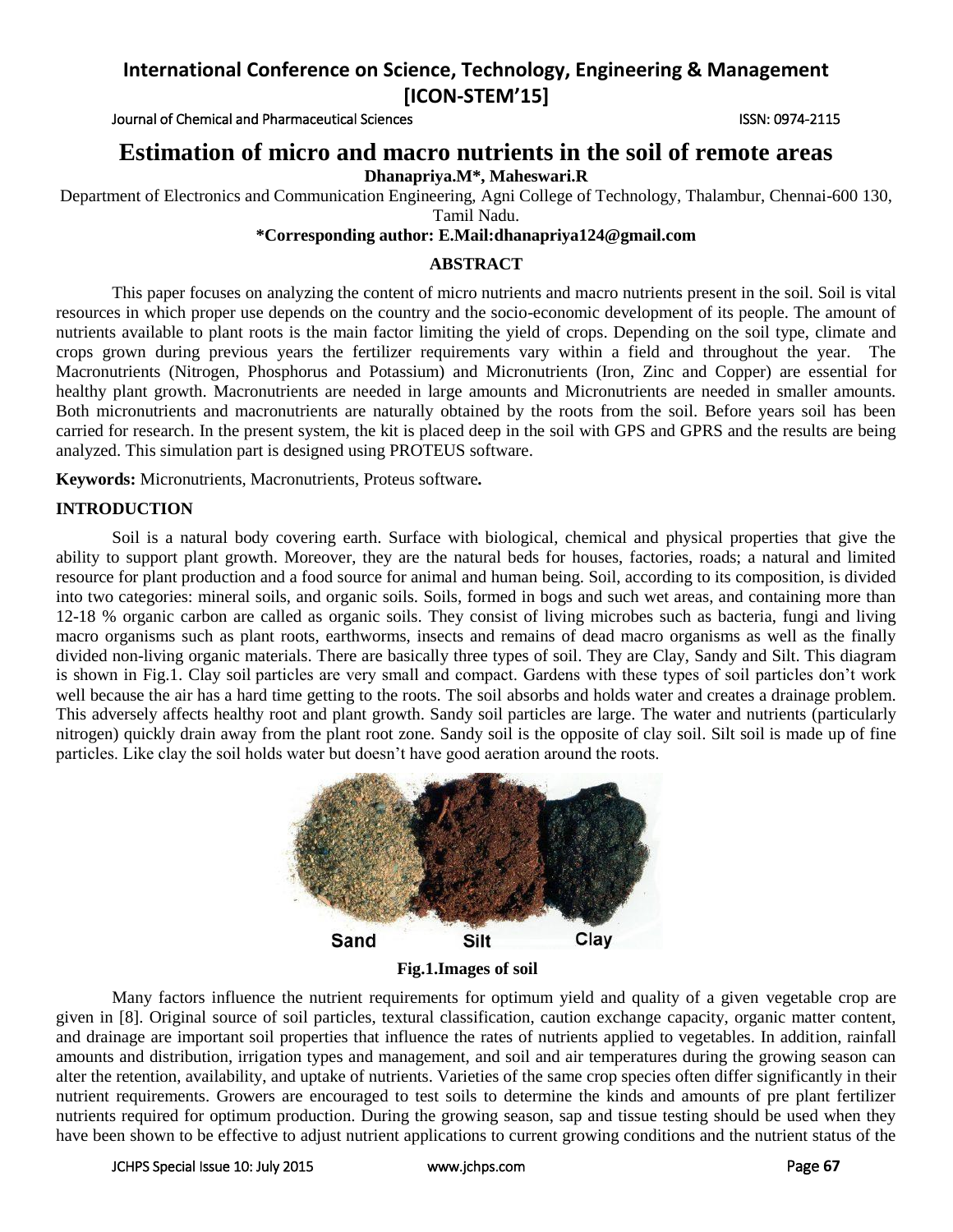#### Journal of Chemical and Pharmaceutical Sciences ISSN: 0974-2115

crop. There are two types of Nutrients. They are Micro and Macro Nutrients. Micro nutrients are Iron (Fe), Zinc (Zn), Copper (Cu), Boron(B), Manganese (Mn) and Molybdenum . Macro nutrients are Nitrogen (N), Phosphorus (P), Potassium(K), Sulphur, Calcium and Magnesium (Mg) [5]. All the Micro and Macro nutrients are shown in Fig. 2.



**Fig.2.Image of Micro and Macro Nutrients**

In this project, we are using ATMEL for the simulation process, while ATMEGA is used for hardware realization, as ATMEGA is advantages over ATMEL in the ways of storage capacity and fast processing time. The Micro and Macro nutrients are being sensed in the soil with the help of sensor. The sensed data will be transferred from the farming field to the test center using GPRS system. The latitude and longitude position of above soil are being determined with the help of GPS.

## **PROPOSED SYSTEM**

In the proposed technology we analyze the micro nutrients and macro nutrients content present in the soil. A soil fertility test evaluates the nutrient-supplying power of a soil. The results of the test are used to predict if, or how much fertilizer is required for optimum plant growth. Soil fertility categories include Deficient, Optimum, and Exceeds crop needs. Deficient is divided into Subcategories very low, low, and medium. These soil fertility categories estimate the probability of a beneficial response to the addition of a given nutrient (assuming that other factors such as temperature, moisture and disease are not limiting growth).

The critical factor is the soil test level; below which a crop response to a nutrient application may be expected, and above which no crop response is expected. Crop yields may decrease at very high soil test nutrient levels. A portable kit is used to collect the micro and macro nutrient contents in soil. The Flow chart of portable kit is shown in above Fig. 3. It's also used to send the collected data to the destination through GPRS.GPS is also used to find the location of soil. The simulation for analyzing the system will be carried using the PROTEUS software. The hardware part will be done in this phase. The Block diagram of portable kit is shown in Fig. 4.

## **SYSTEM CONFIGURATION**

**Atmel 89c51 microcontroller:** AT89C51 is an 8-bit [microcontroller](http://www.engineersgarage.com/microcontroller) and belongs to Atmel's [8051 family.](http://www.engineersgarage.com/8051-microcontroller) ATMEL 89C51 has 4KB of Flash programmable and erasable read only memory and 128 bytes of RAM. It can be erased and program to a maximum of 1000 times. This pin description shown in Fig. 5.In 40 pin AT89C51, there are four ports designated as P<sub>1</sub>,  $P_2$ ,  $P_3$  and  $P_0$ . All these ports are 8-bit bi-directional ports. They can be used as both input and output ports. Except  $P_0$ which needs external pull-ups, rest of the ports have internal pull-ups. When 1s are written to these port pins, they are pulled high by the internal pull-ups and can be used as inputs. These ports are also bit addressable and so their bits can also be accessed individually.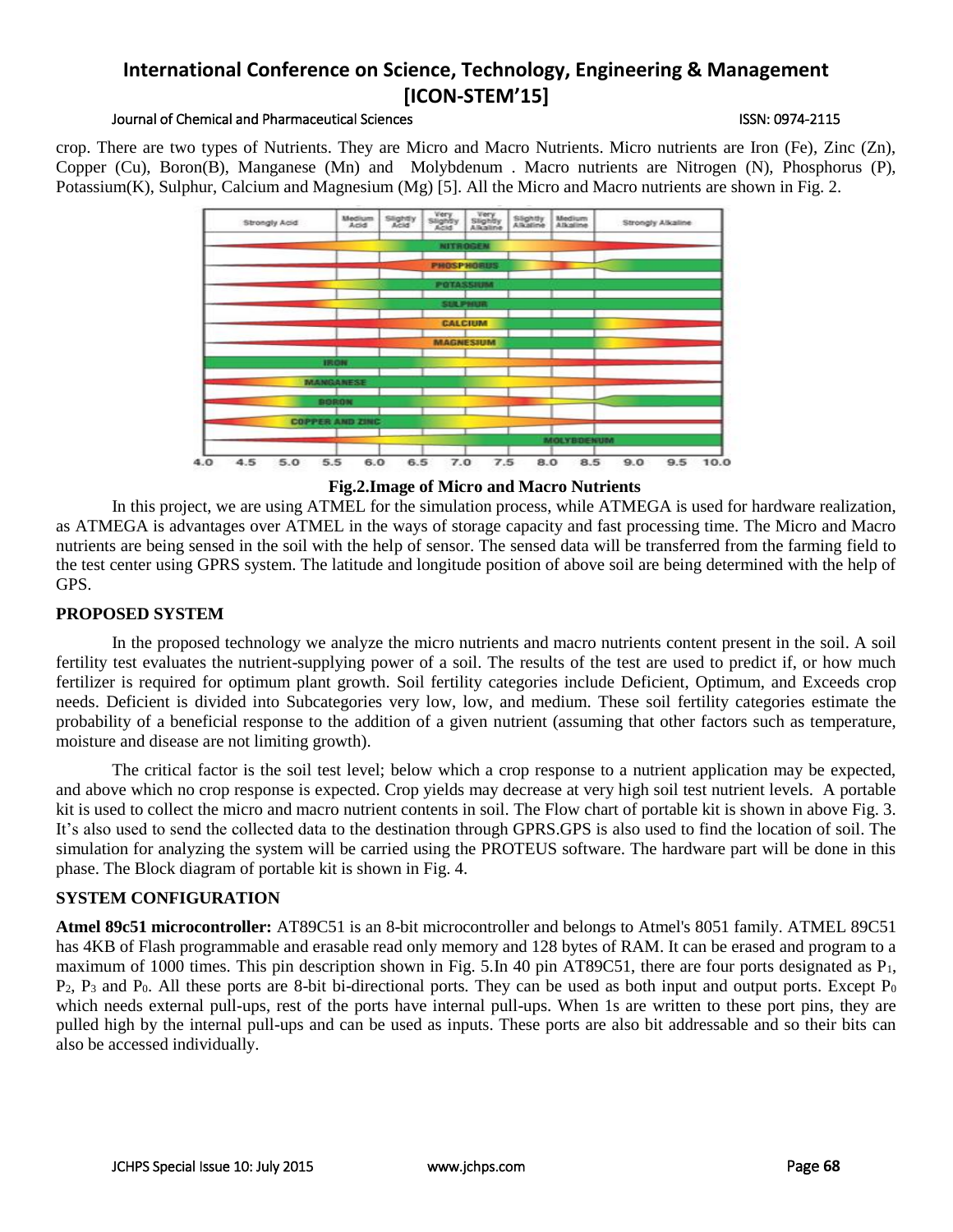Journal of Chemical and Pharmaceutical Sciences ISSN: 0974-2115





## **Fig.4.Block Diagram of Portable kit**

**GPS:** The Global Positioning System is a space-based [satellite navigation](http://en.wikipedia.org/wiki/Satellite_navigation) system that provides location and time information in all weather conditions, anywhere on or near the Earth where there is an unobstructed line of sight to four ormore GPS satellites. The system provides critical capabilities to military, civil and commercial users around the world. It is maintained by the [United States](http://en.wikipedia.org/wiki/United_States) government and is freely accessible to anyone with a GPS [receiver.](http://en.wikipedia.org/wiki/GPS_receiver) This architecture is shown in Fig. 6.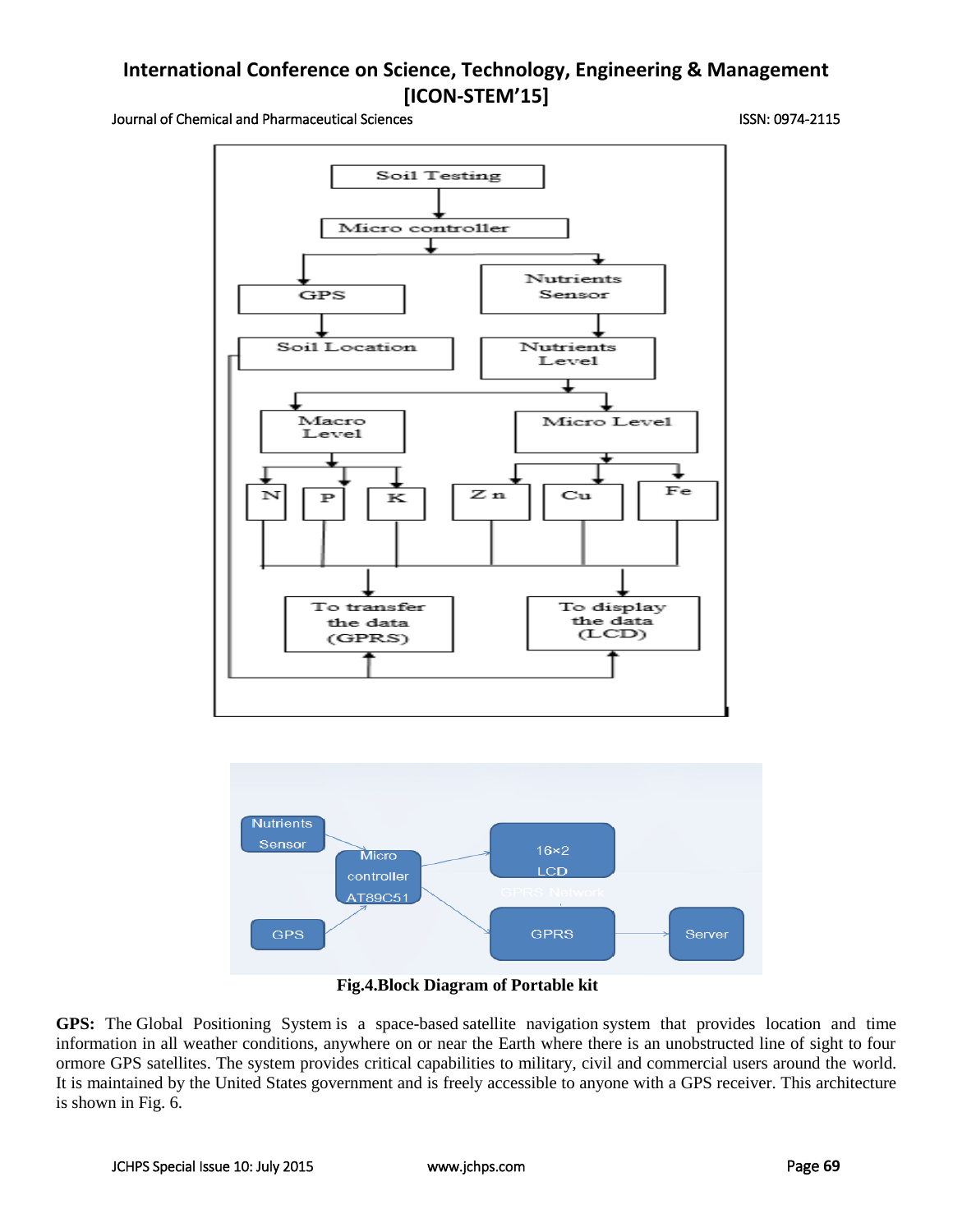Journal of Chemical and Pharmaceutical Sciences ISSN: 0974-2115



**Fig.5.Pin Description**



**Fig.6.GPS**

**GPRS:** General Packet Radio Services (GPRS) is a [packet-](http://searchnetworking.techtarget.com/definition/packet)based [wireless](http://searchmobilecomputing.techtarget.com/definition/wireless) communication service that promises data rates from 56 up to 11[4Kbps](http://searchnetworking.techtarget.com/definition/Kbps) and continuous connection to the Internet for [mobile phone](http://searchmobilecomputing.techtarget.com/definition/cellular-telephone) and computer users. The higher data rates allow users to take part in video conferences and interact with multimedia Web sites and similar applications using mobile [handheld](http://searchmobilecomputing.techtarget.com/definition/handheld) devices as well as notebook computers. GPRS is based on Global System for Mobile [\(GSM\)](http://searchmobilecomputing.techtarget.com/definition/GSM) communication and complements existing services such [circuit-switchedc](http://searchnetworking.techtarget.com/definition/circuit-switched)ellular phone connections and the Short Message Service [\(SMS\)](http://searchmobilecomputing.techtarget.com/definition/Short-Message-Service).This architecture is shown in Fig. 7.



## **Fig.7.GPRS**

LCD: liquid crystal display is a [flat panel display,](http://en.wikipedia.org/wiki/Flat_panel_display) [electronic visual display,](http://en.wikipedia.org/wiki/Electronic_visual_display) or [video display](http://en.wikipedia.org/wiki/Video_display) that uses the light modulating properties of [liquid crystals.](http://en.wikipedia.org/wiki/Liquid_Crystals) Liquid crystals do not emit light directly. LCDs are available to display arbitrary images or fixed images which can be displayed or hidden, such as preset words, digits, and [7-segment](http://en.wikipedia.org/wiki/7-segment) displays as in a [digital clock.](http://en.wikipedia.org/wiki/Digital_clock)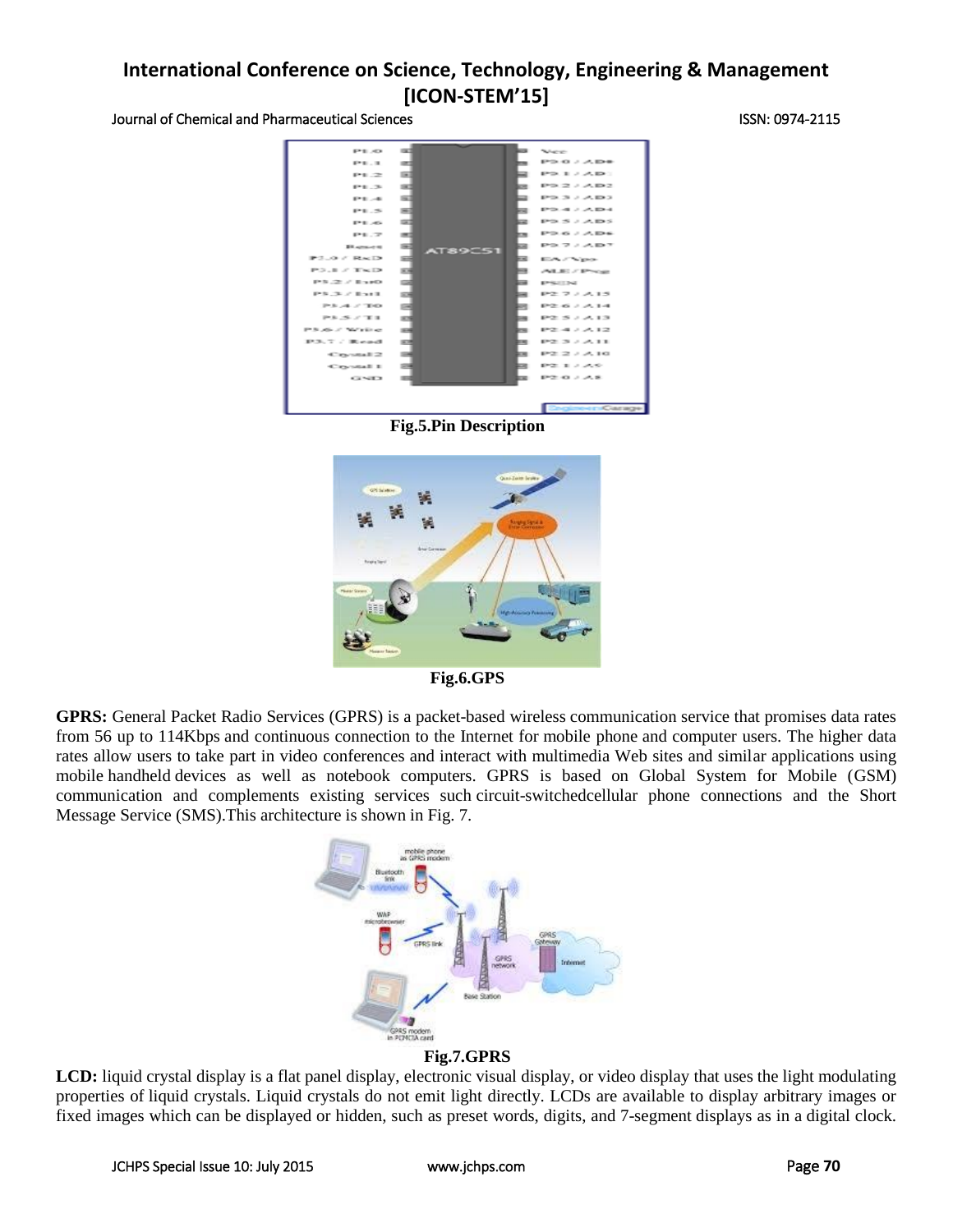## Journal of Chemical and Pharmaceutical Sciences **ISSN: 0974-2115** ISSN: 0974-2115

This LCD has two registers, namely, Command and Data. The Command register stores the command instructions given to the LCD. The data register stores the data to be displayed on the LCD. This diagram is shown in Fig. 8.



**Fig.8.LCD**

**Design and estimation ofmicro and macro nutrients: General micro nutrients level for all crops:**

**Table.1.Micro Nutrients level for all Crops**

| <b>Type of micronutrients</b> | Amounts (ppm)  |
|-------------------------------|----------------|
| $\text{Zinc}(\text{Zn})$      | ۱.Z            |
| Copper (Cu)                   | $\mathbf{1.2}$ |
| Manganese (Mn)                | 2.0            |
| $Iron(Fe)$                    |                |
| Molybdenum(Mo)                |                |

The above Table: 1 is micro nutrients level for all crops. Micronutrients are those elements essential for healthy plant growth which are needed in only very small (micro) quantities.



**Fig.9.Micro nutrients level for all crops**

#### **General macro nutrients level for paddy**

| <b>Table: 2 Macro Nutrients level for Paddy</b> |  |  |  |  |  |
|-------------------------------------------------|--|--|--|--|--|
|-------------------------------------------------|--|--|--|--|--|

| Table: 2 Macro Paulicius Icycl Ior I auu |             |                       |                     |  |  |  |  |
|------------------------------------------|-------------|-----------------------|---------------------|--|--|--|--|
| <b>Type of macro nutrients</b>           | Low Kg/acre | <b>Medium Kg/acre</b> | <b>High Kg/acre</b> |  |  |  |  |
| Nitrogen $(N)$                           | 113         | 114-186               | >187                |  |  |  |  |
| Phosphorous (P)                          | <4.5        | $4.5 - 9$             | >10                 |  |  |  |  |
| <b>Potassium</b>                         | <48         | <b>&lt;49-113</b>     | >114                |  |  |  |  |

The above Table: 2 is macro nutrients level for all crops. Macro nutrients are those elements essential for healthy plant growth which are needed in large amounts.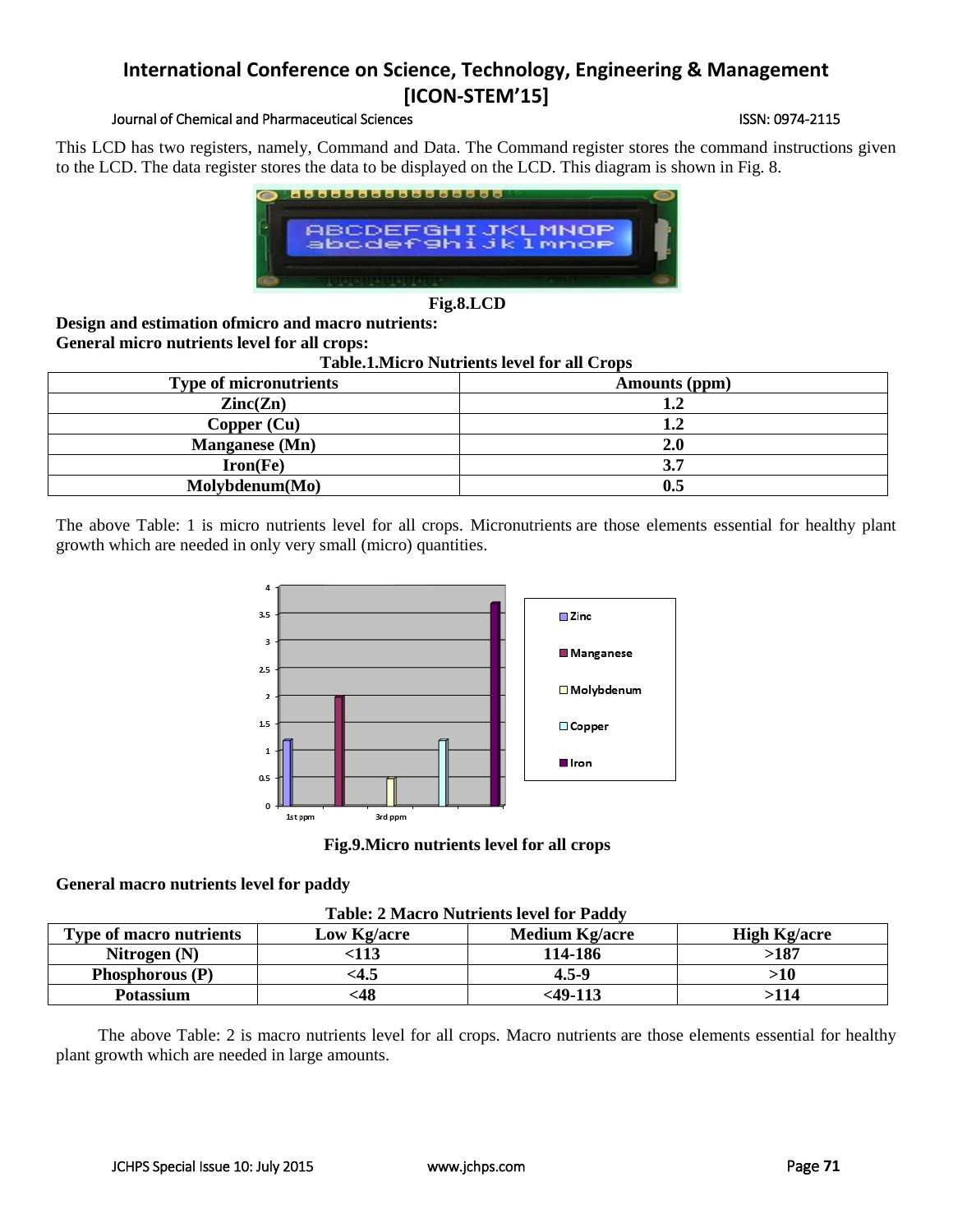Journal of Chemical and Pharmaceutical Sciences ISSN: 0974-2115



**Fig.10.Macro Nutrients level for Paddy**

The above levels are the minimum and maximum levels of micro and macro nutrients. The crop must be provided with the nutrients above the min level. Any maximum level can be accepted.

## **SIMULATION AND RESULTS**

This snapshot is overall design of my project using PROTEUS software. Display the micro and macro nutrients level using LCD. GPS is used to find the location of soil. GPRS is also used to transfer the collected data to the destination.



## **Function**

- These components are connected and verify the output by using the simulation software Proteus 7.7 Sp2
- Here microcontroller acts as a processing unit.
- LCD display is used to display the macro and micro nutrients level of the soil.
- In simulation design the sensor cannot be place, so instead of using sensor here i prefer to use switches to indicate the type of soil.
- Led blinking represents the transmission of signal from the GPS.
- Virtual terminal is used to represent the date transfer.
- For this circuit the programming can be done in Keil software by using embedded C language.
- Then after program we have create a hex file.
- Finally run the simulation design by damping the hex file program created in the Keil.